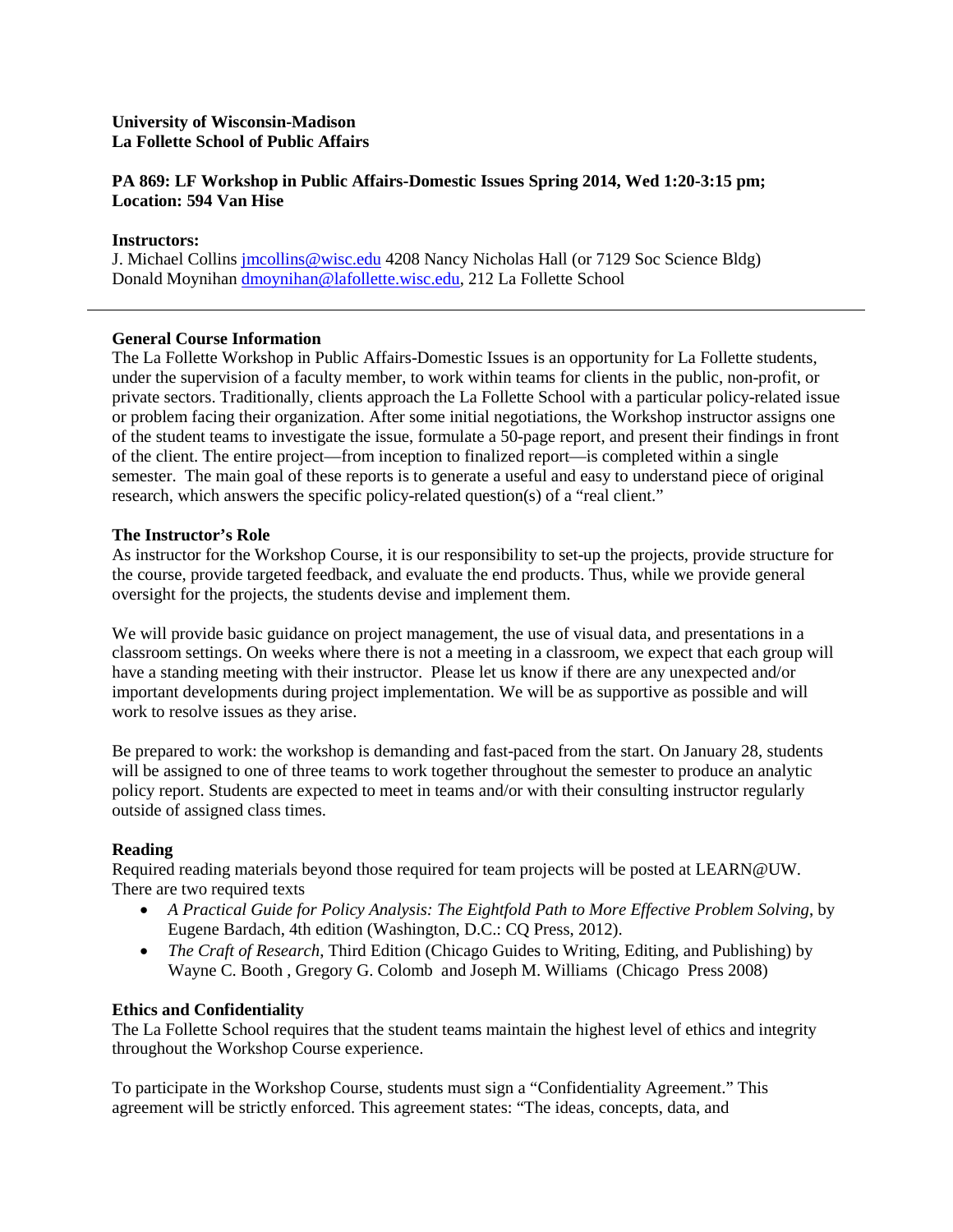recommendations generated within the Workshop Course are confidential and are to be used for the purposes of the client and for the educational experience provided within the Workshop Course only. Accordingly, they may not passed on to any third party, either directly or indirectly, without the prior consent of the Workshop Instructor and the client. This includes any verbal discussions of the project, and any dissemination of draft or final documents." Consequently, all project-related documents must be secured on password-protected computers or password- protected Internet-based websites, such as Google.Docs.

The La Follette School requires that students observe University research ethics, including meeting human subjects requirements for research. If you have not completed the human subjects module and test at the university's IRB website, please do so.

## **A La Follette Student Experience**

The Workshop Course will provide you with an opportunity to learn more about program and policy analysis by conducting a policy analysis for an actual client. Students will, in effect, put their policy analysis skills into practice and learn more about completing a policy analysis for a client. Although the term "policy analysis" covers a wide range of activities and perspectives, its essence involves the development, design, and assessment of existing or potential public policies. A good policy analyst should be able to function as a generalist, thus the objective of the course is to help prepare you to offer useful advice to policymakers on a wide range of issues regardless of your specific interest.

The course will use the theory and the methodological tools of economic, political, and statistical analysis that you have acquired in previous courses. Prerequisites assumed are PA 818, PA 874, PA 880, and PA 873. Please talk to us if you have not fulfilled all the course prerequisites. The vast majority of the class will be spent working in teams on projects, and we will meet separately with each team on a regular basis to ensure proper progress. In addition to the reports, students will be required to complete a number of other individual assignments and readings.

## **Tasks:**

Student Reports. The primary product of the class is a student-led "report." A team of students will produce each report. In almost all circumstances, each participating team member will receive the same grade on all group projects. Grading on the group project drafts will be based upon both process and outcome. The process component of the grade includes the meeting of deadlines, attendance at team meetings, attentiveness to draft requirements, responsiveness to our suggestions and to the suggestions of others, as well as the sheer effort put forward by the team to produce an excellent product. The outcome component of the grade focuses on the overall quality of the report, including whether or not the team was able to satisfy client expectations. As a result, the mere completion of a report does not guarantee a strong grade; teams must complete an excellent report to receive an excellent grade.

The final report [and all draft versions] shall be no more than 50-pages [single spaced] in length, excluding the required front materials and works cited pages. Approximately 25-pages shall be allocated to the report itself, while about 25-pages shall be allocated to report appendices. Appendix information should be of as high of quality as the main report, and contain information that substantially supports and enhances the main report. All reports must be formatted as indicated by the La Follette Publication Directors, Karen Faster. Reports of insufficient quality or content, as assessed by the instructors, will not be distributed to clients. Projects that do not conform to the La Follette School's high standard of ethics or the class's confidentiality agreement will not be distributed to the clients. Some group projects may be posted on the La Follette School webpage, while others may not. These reports, and the specific knowledge generated within, within may not be used or disseminated beyond the Workshop Course. The report must follow formatting guidelines of Chicago author-date. For more details see: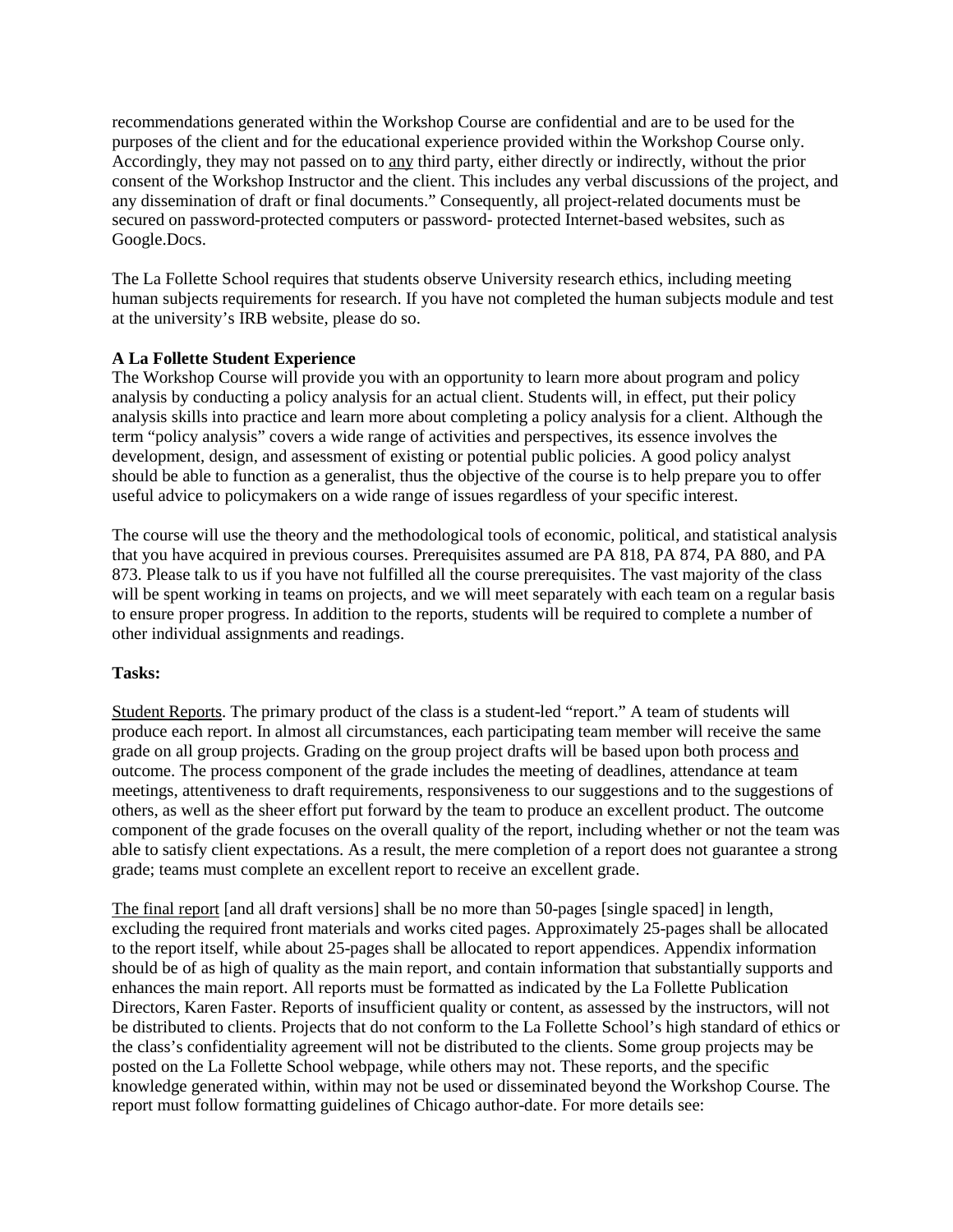## <http://www.lafollette.wisc.edu/publications/resources.html>

### Self and Peer Evaluations

It is the responsibility of each group member to encourage and maintain strong group membership and participation throughout the semester. At the end the course, each team member will also be asked to submit a confidential evaluation of the individual contributions of each of his or her fellow team members. These evaluations, as interpreted by us, will constitute 20% of your final grade.

When evaluating contributions, consider the following:

- Involvement: attending and participating in meetings,
- Contributions: planning the project, specifying work, idea s, research, analysis, writing,
- Reliability: meeting deadlines, completing work, and
- Collegiality and respect for others.

If we observe team consensus about significant differences in contributions, we will raise or lower the relevant individual's grades. We will also not serve as a positive reference for any student whose peer evaluation indicates poor performance. We may request peer reviews prior to the end of the semester in order to help guide the group and diagnose potential problems.

| 5%       |           |
|----------|-----------|
| 10%      |           |
| 20%      |           |
| 65%      |           |
|          |           |
| 78-82 BC | $63-68$ D |
| 73-77 C  | 59-62 DF  |
| 69-72 CD | <59       |
|          |           |

## **Other Information:**

Working with Clients. Working with "real" clients is often a rewarding experience. In some cases, it can also be a frustrating experience. When frustration occurs, it usually caused by mistaken or unclear expectations. As part of the Workshop Course, it is your job to understand and appreciate your client's expectations, and to correct any mistaken expectations early in the semester.

We require frequent communications between you and your client. For instance, we have required your team to communicate with your client seven times during the semester: (1) our initial meeting, (2) the early memo, (3) in the first draft, (4) in the second draft, (5) in the "near final" document, (6) final document, and (7) at the final presentation. Your team should have many other conversations with your clients outside of these events, as well. Your client will be providing you feedback during these communications. It is your team's responsibility to integrate this feedback into your reports, when possible, while still retaining the integrity of the policy analysis process. When it is not possible to integrate client feedback, it is necessary to communicate with the client to ensure appropriate expectations. All interactions must be completed in a professional and timely manner. Clear communication and coordination within the team and with the client will be crucial.

Late Assignments. Assignments not provided to when requested, as per the syllabus, will be reduced by 20% automatically. All work should be turned in via LEARN@UW, not via email or hardcopy unless otherwise indicated.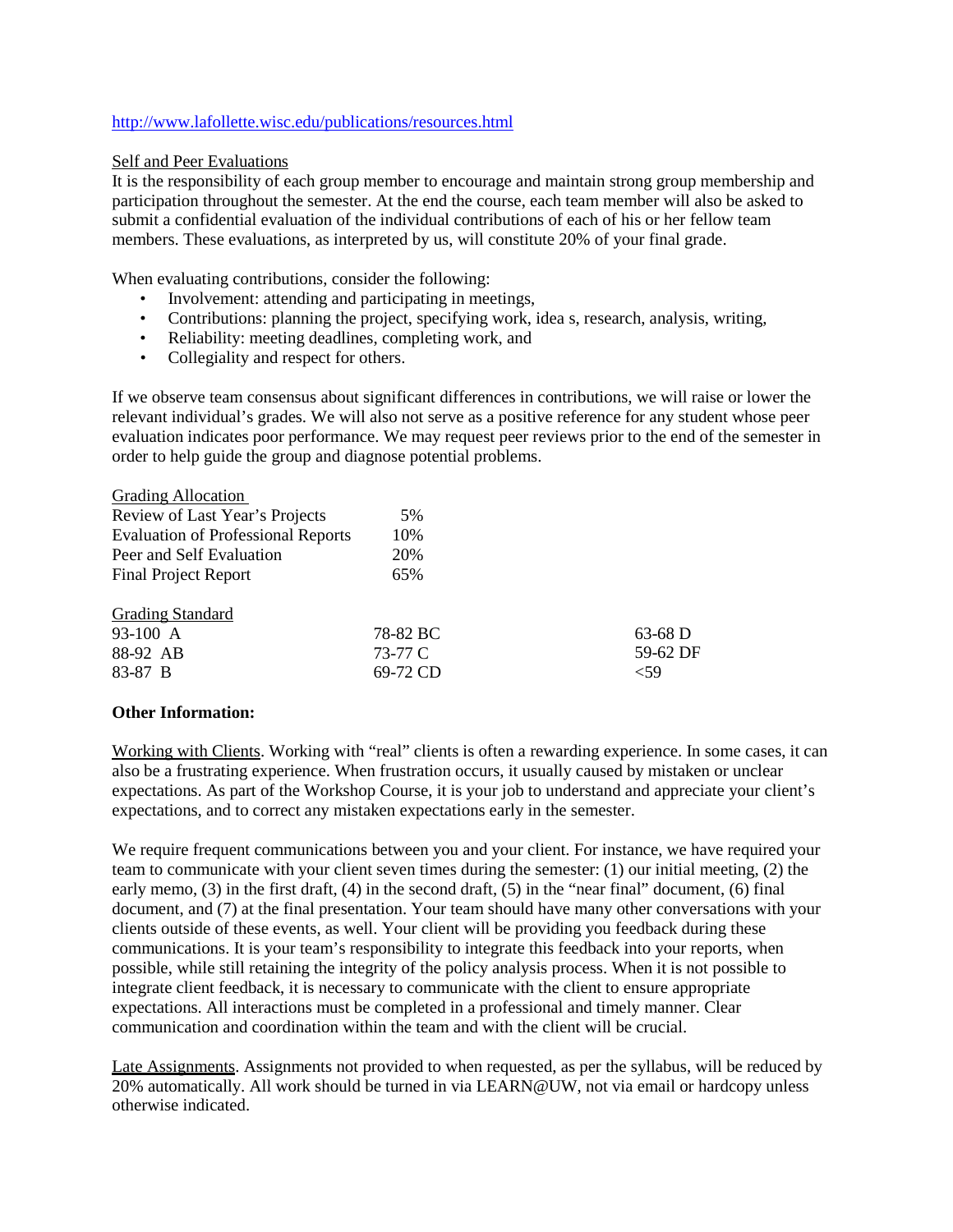Expectations for Academic Integrity. We expect a full adherence to UW's code of academic integrity. We also expect that you will acknowledge all ideas that are not your own through proper citation. Please put all direct quotes in quotations. This issue is very important. [Please see Karen Faster for details.]

Plagiarism or any other form of falsification is cheating and will not be tolerated. Students who do not adhere to the highest levels of integrity may receive no credit on assignment, fail the course, or suffer the more extreme consequences.

Consult [http://writing.wisc.edu/Handbook/QPA\\_plagiarism.html,](http://writing.wisc.edu/Handbook/QPA_plagiarism.html) the UW Writing Center website, for subtleties about plagiarism. Ask us if you are uncertain in any instance.

Disabilities. People with disabilities will be fully included in this course. Please inform us if you need any special accommodations in the curriculum, instruction, or assessments of this course to enable you to participate fully. Confidentiality of the shared information will be strictly maintained. Certain accommodations may require the assistance of the UW's McBurney Center [mcburney.wisc.edu/](http://www.mcburney.wisc.edu/)

Collaborative Team Work . The teams are encouraged to use Google.Docs to manage their collaborative team work. The team members [and only the team members] and we may have access to the Google.Docs document. The Google.docs document must be password protected and must abide by the class confidentiality agreement. There will be an in-class training session for the program. The teams may be asked for periodic feedback and formal evaluation regarding the use of Google.Docs in their projects.

Graduate School Human Research Protection Program (HRPP) All students must complete human subjects training:

For an overview see: "Instructions for Completing CITI Human Subjects Research Training" <https://kb.wisc.edu/gsadminkb/page.php?id=32559>

"UW-Madison Collaborative Institutional Training Initiative (CITI) Portal" <https://my.gradsch.wisc.edu/citi/index.php>See Course: "Human Subjects Protection for Education, Social & Behavioral Science Researchers"

## **Tentative Schedule of Activities**

*\* = date for assignment or team meeting with instructor, not class session*

## **Wednesday January 22 Class Meeting: Introduction, Discuss syllabus, Discussion of Projects** *Assignments:*

- Review Confidentiality Agreement, Sign and Turn-in to instructor
- Complete Student Preference Form and Turn-in

#### **\* Friday January 24 Assignment to Project. (not a class meeting)**

- We will email and post at LEARN@UW group assignments on Friday (or over the weekend).
- Note: Some students may need to move their formal registration to the other section based on the consulting instructor assigned to the project .

## **\* Jan 24-Jan 31:**

- First group meeting
- Meeting with consulting instructor (TBD)
- Prior to this meeting, email your instructor a short (less than 1 page) memo with your initial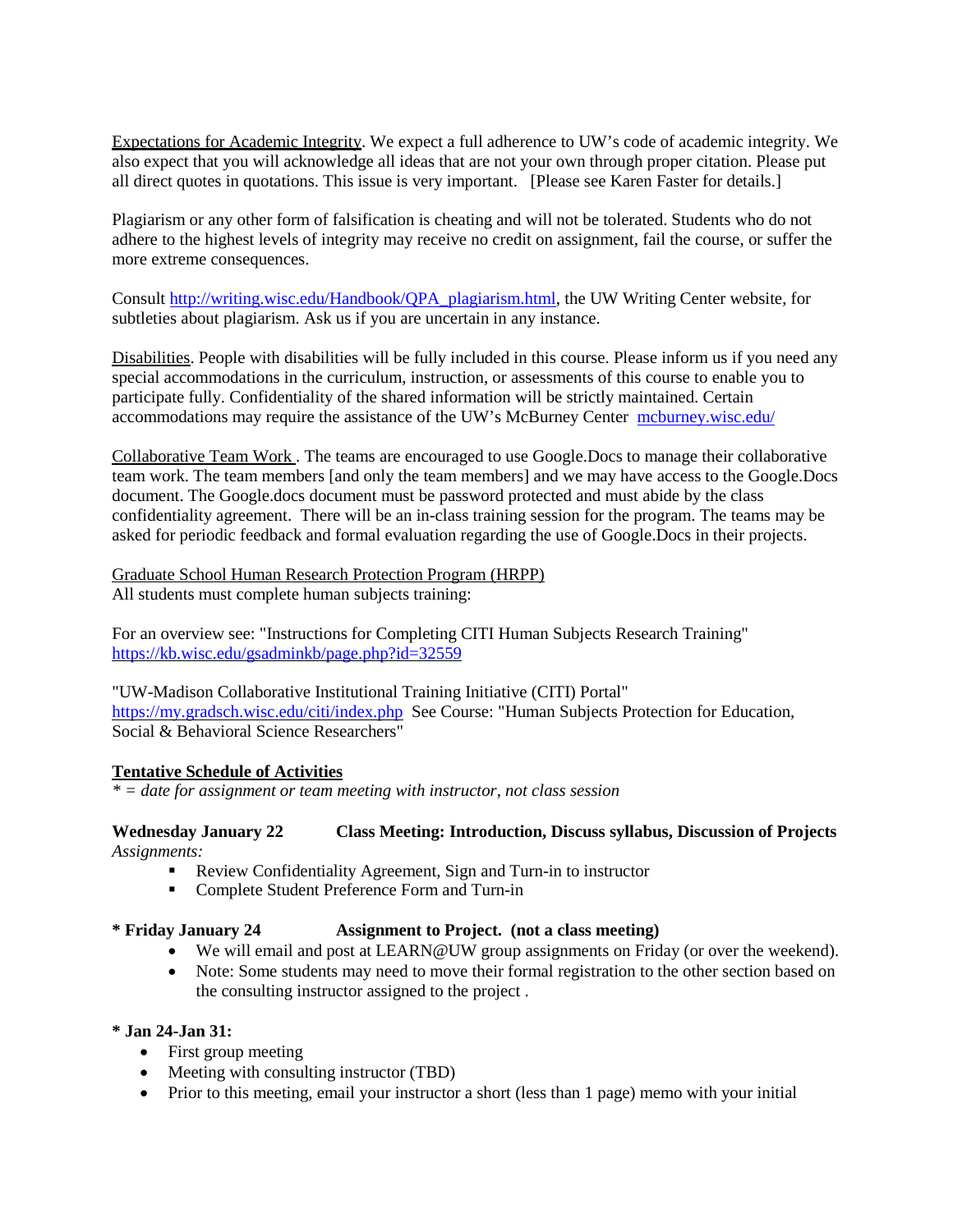questions regarding group project. What is unclear? What do you need to know to get started? We will share these with your clients in an effort to structure your first meeting.

# **\* Jan 24-Feb 7:**

- First client meeting (after first instructor consultation)
- Within the first two weeks of class each group will meet with their client.

# **Wednesday January 29 Topic: Project Management**

• Discuss project management, Google.Docs; works cited, citations, and paper formation; exchange contact info and teams establish email listserves; highlight human subjects reviews; and review past student reports.

## *Assignments:*

- Report Critiques: Read two reports written last year for PA 869 (Domestic): a) Narrowing the Achieving Gap, and b) Strategies for Reducing in Rem Foreclosures in the City of Milwaukee. The reports can be found on the LFS webpage. Prepare  $\frac{1}{2}$  page written critique of each report.
- Listening Assignment: Listen to the "Prologue" [or first ~14 minutes...but not Acts 1-3] of This American Life episode. These first 14 minutes of the show deal with new research regarding group dynamics. The full show aired on 12/19/08, and is called "Ruining it for the Rest of Us." You should be able to stream the audio for free: [http://www.thislife.org/Radio\\_Episode.aspx?sched=1275](http://www.thislife.org/Radio_Episode.aspx?sched=1275)

## *Reading Assignments:*

- Bardach Part 1(Eightfold Path)
- Booth Chapters 1-6: (Research Approach)
- Dan Bednarz and Donna J. Wood, "Policy Analysis and Teams: People, Tasks, and Trust," in Research in Teams: A Practical Guide to Group Policy Analysis, (Englewood Cliffs, NJ, Prentice Hall, 1991), 3-15. (Posted at LEARN@UW)
- JPAM 2002 Articles Educating the Client (Posted at LEARN@UW)
- Frances Cole Jones, *How to Wow*, Ch 3 Maximizing Meetings (Posted at LEARN@UW)
- Design Thinking, *Fast Company* 2010 (Posted at LEARN@UW)

## **\* Wednesday February 5** Meet instructor at prearranged times

*Assignments*:

- *Individual assignment:* Complete student version of working with human subjects course online. Go to https://my.gradsch.wisc.edu/citi. Login with your UW netid. Identify the human subjects course (in the social and behavioral sciences) – this can be a little tricky. You want to complete the on-line "Students in Research Module" (only), which should take about 30 minutes. There will be quiz at the end of the module. Upload a PDF copy of the completion page as evidence of your completing the course into the DROPBOX at LEARN@UW.
- *Team assignment*: A memo (2 pages or less) to detail the research question(s) and planned data collection strategy. This memo will also contain a "Schedule of Work Activities" with target dates and people assigned to action steps. The purpose of this memo is to update the client on student research activities and facilitate any necessary redirection of and feedback on the project. Bring a hard copy to our meeting for feedback.

After feedback from instructor email a revised copy of this document to your client and cc your instructor. This must be sent by **5 pm CT Friday February 7**. Remind the client of the feedback deadline (COB Friday February 24).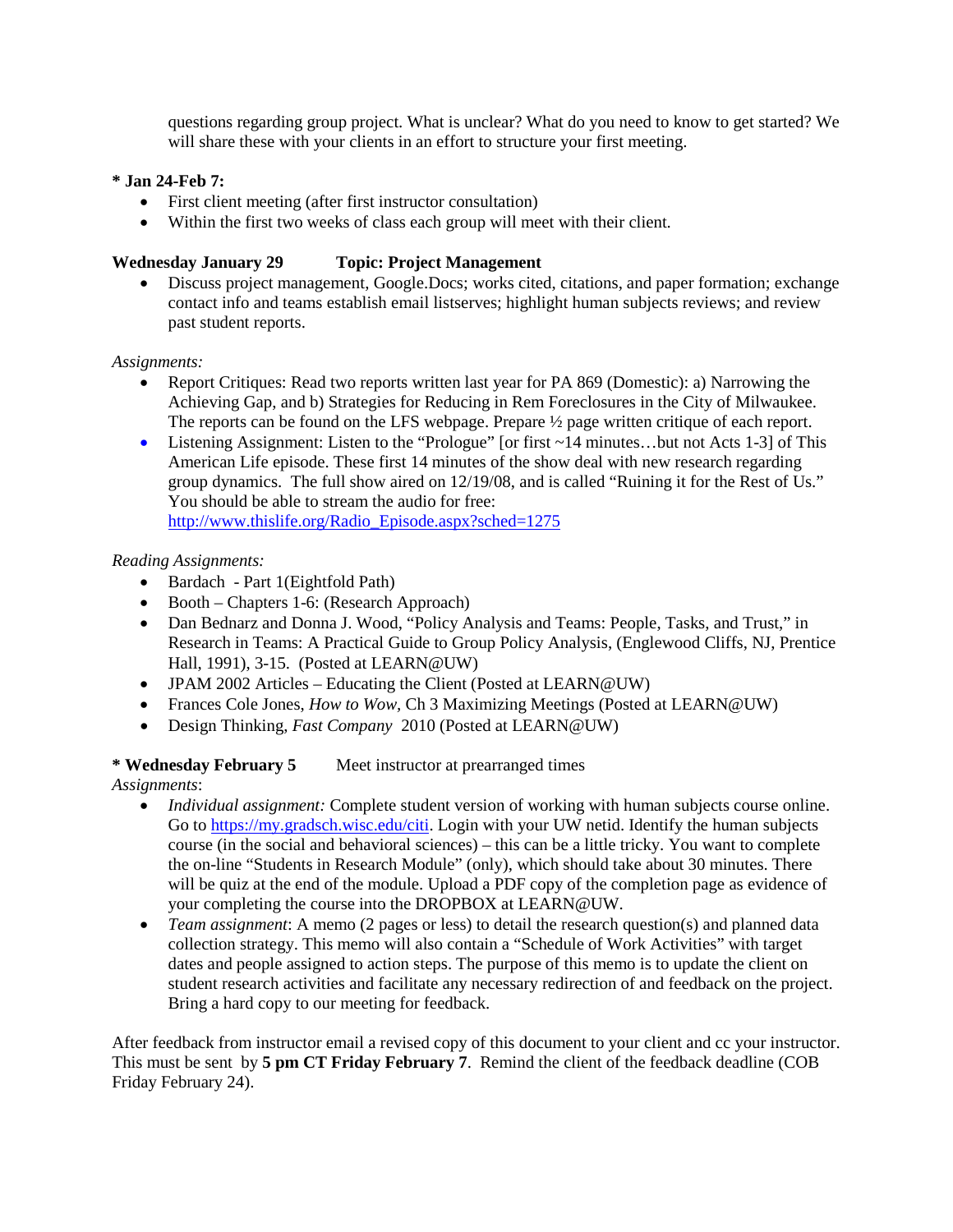**Wednesday February 12 Class Meeting:** Karen Faster and Terry Shelton Writing and formatting. Meet at 594 Van Hise.

*Individual assignment*:

• Critiques. Review policy reports provided by the instructors. Complete an analysis of the relative strengths and weaknesses of each report (2 pages or less). Give particular attention to the executive summaries and how well these capture the focus of the report.

# *Reading Assignments*

- Review<http://www.lafollette.wisc.edu/publications/resources.html>
- Bardach Part II (Assembling Evidence)
- Booth Ch 7-14 (Supporting Claims)
- Musso, JPAM 2000 Writing as Problem Solving (Posted at LEARN@UW)
- Shirley Gatenio Gabel and Sheila B. Kamerman " Getting Policy Messages Across" in The Columbia Guide to Social Work Writing, Warren Green, Barbara Levy Simon (Eds) 2012.(Posted at LEARN@UW)
- Recommended: Howard Becker, *Tricks of the Trade*, Ch 5, Logic. (Posted at LEARN@UW)

| * [Friday February 14]       | Deadline for client feedback on memo                                                                         |
|------------------------------|--------------------------------------------------------------------------------------------------------------|
| * Wednesday February 19      | No class meeting. Individual meetings as needed.<br>Note: Teams should be writing up introduction materials. |
| <b>Wednesday February 26</b> | <b>Class Meeting</b> in class: Presenting Data                                                               |

*Reading Assignments*

- "Making Data Talk: A Workbook" U.S. Department of Health and Human Services, National Institutes of Health (Posted at LEARN@UW)
- Booth Chapter 15 (Posted at LEARN@UW)
- Edward Tufte, *Beautiful Evidence* Mistakes in Presentations (Posted at LEARN@UW)

*Assignment:* 

• Critiques of Tables and Figures: Examine the Tables and Figures in the report and set of slides written last year for [PA 869 \(Domestic\)](http://www.lafollette.wisc.edu/publications/workshops.html) "Full Exclusion of Retirement Income from State Taxation: Evaluating the Impact in Wisconsin". What did the authors do well in terms of displaying data? What could have been better? Re-create one table and one figure and make improvements.

| * Wednesday March 5  | Meet instructor at prearranged times<br>Note: Teams should be writing and collecting data.             |
|----------------------|--------------------------------------------------------------------------------------------------------|
| * Wednesday March 12 | Meet instructor at prearranged times<br>Note: Major components of Near-Full Draft should be completed. |

*Note: Karen Faster can be contacted to meet with each group on style issues (citations, references, and formatting) before turning in the third report draft.*

| * Wednesday March 17 | No class. Spring break        |
|----------------------|-------------------------------|
| * Wednesday March 25 | <b>Nearly Full Draft Due.</b> |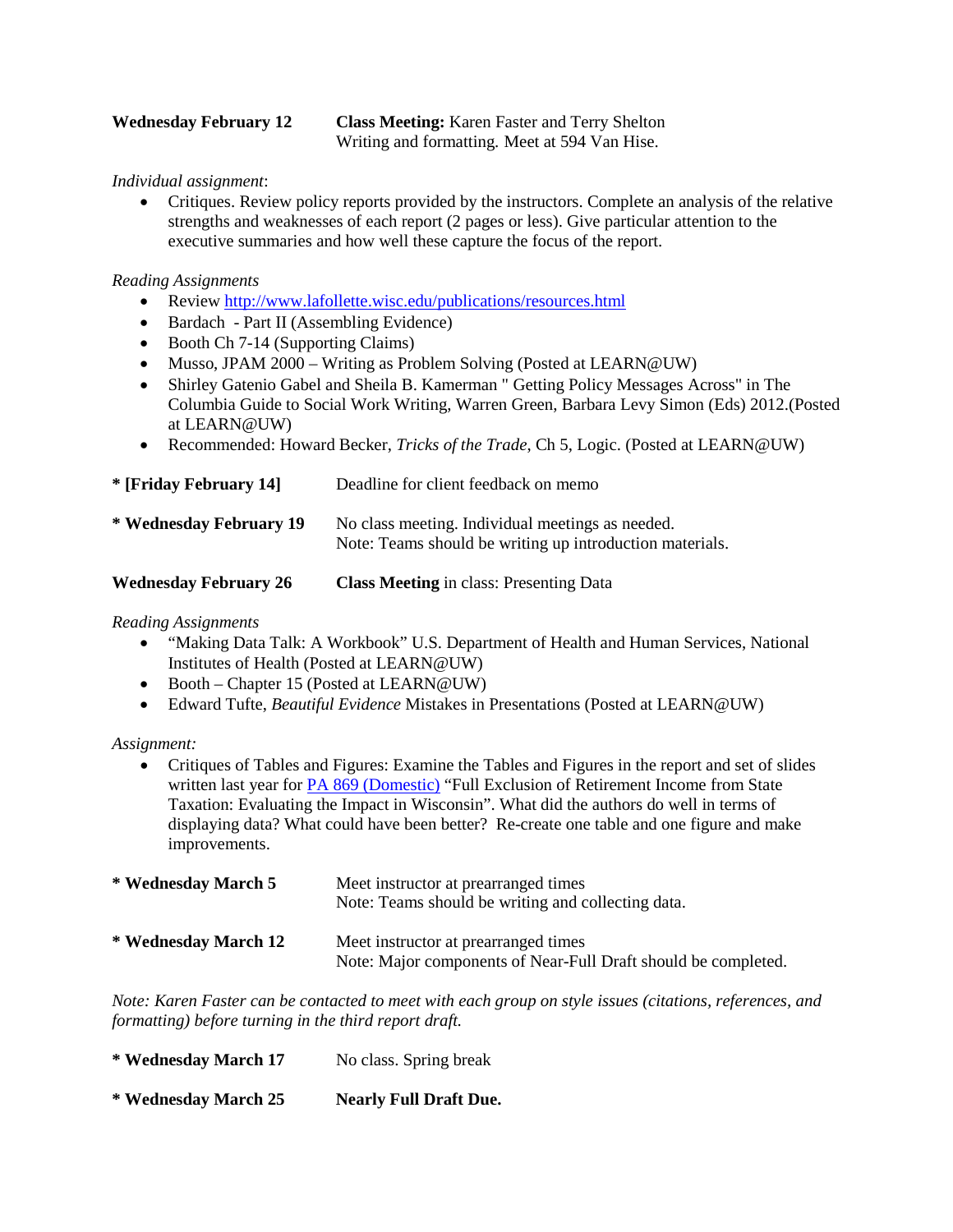## *Assignment:*

- "Nearly Full Draft" due. Provide to instructor and to client.
	- o Client has one week to provide feedback.
- The near-full draft of the student report will be a preliminary document, and major components of the final project may not be completed/included [such as, final recommendations].
	- o This draft will contain full information regarding the project's introduction, research question(s), policy background, data analysis strategy, initial data collection, and preliminary recommendations.
- Client feedback will ensure that the student teams are on the correct track and are conceptualizing the research question(s) and information correctly.

| * Wednesday April 2 | Individual meetings as needed.<br>Note: Professor Moynihan is not available during class time this week;<br>please schedule alternate time |
|---------------------|--------------------------------------------------------------------------------------------------------------------------------------------|
| .                   |                                                                                                                                            |

**Wednesday April 9 Class meeting:** Presenting your findings. Presentation skills will be practiced and discussed.

## *Readings*

- Chris Anderson, Harvard Business Review, 2013 "How to Give a Killer Presentation" (Posted at LEARN@UW)
- Frances Cole Jones, *How to Wow,* Ch 6 Presentations (Posted at LEARN@UW)
- Frances Cole Jones, *How to Wow*, Ch 9 Answering Questions (Posted at LEARN@UW)

## *Team Assignment*:

- Second major draft due, share with client. Client has one week to provide feedback. The second draft will be the most important draft document of the semester. All major substantive components will be included in this second draft, including (draft) final recommendations will be made. The client should read this draft very carefully because this is the client's main opportunity to provide substantive feedback to the student team on their work. Please look at several past reports to make sure all necessary materials are included.
- Due Friday, April 11 by 5:00 p.m. as Dropbox submission
- Karen Faster and Terry Shelton will copy-edit your third drafts, depending on when they are ready, most likely sometime between April 11 and 22nd
- Presentation. Your group should be prepared to present your recommendations in a polished 5minute presentation, *without PowerPoint*. Six to ten students will be chosen to present at random, then we will discuss how to improve each presentation.

| * Monday April 28    | <b>Final report due</b>              |
|----------------------|--------------------------------------|
| * Wednesday April 23 | Meet instructor at prearranged times |
| * Wednesday April 16 | No meeting. Prep time.               |

*Note: Actual dates of submission will be staggered determined by lot – dates will be staggered to manage editing process.* 

This draft will be evaluated for citations and the Works Cited. The following information is required:

- 1. Title of the report
- 2. Names of the authors as they will appear on the report's cover
- 3. Full and complete name of the client as it will appear on the report's cover